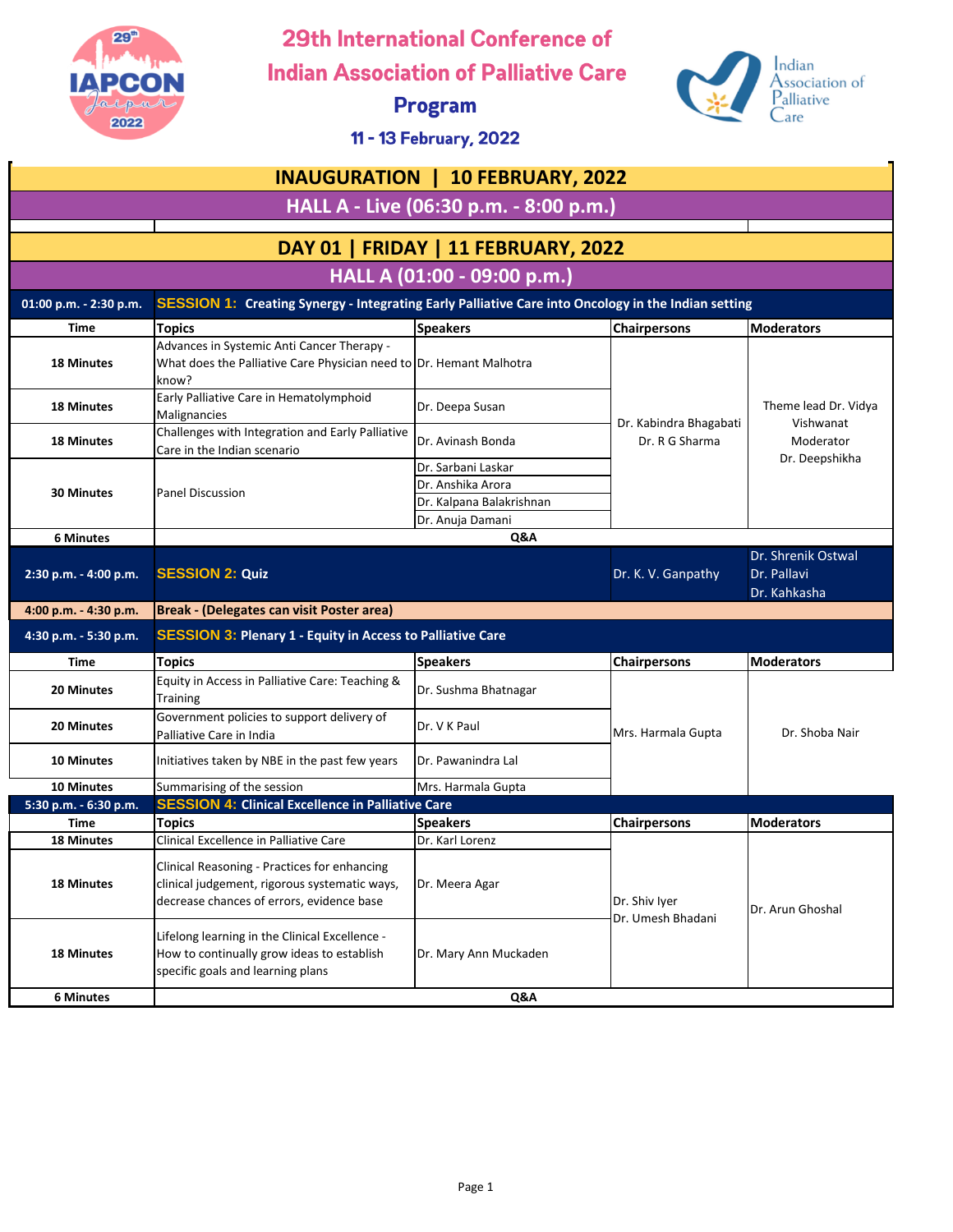| 6:30 p.m. - 7:30 p.m. | <b>SESSION 5: Bringing Death back to Life: Ideas from the LANCET Commission on the Value of Death</b>                                    |                      |                             |                       |  |
|-----------------------|------------------------------------------------------------------------------------------------------------------------------------------|----------------------|-----------------------------|-----------------------|--|
| <b>Time</b>           | <b>Topics</b>                                                                                                                            | <b>Speakers</b>      | <b>Chairpersons</b>         | <b>Moderators</b>     |  |
| 2 Minutes             | <b>Introduction Remarks</b>                                                                                                              | Dr. Soumya Swaminath | Dr. S C Pareek              | Dr. Vandana Mangal    |  |
| <b>5 Minutes</b>      | Coordinators introduction about the Lancet<br>Commission                                                                                 | Dr. Jocalyn Clark    |                             |                       |  |
| 8 Minutes             | Person with lived experiance in a Family                                                                                                 | Ms. Smriti Rana      |                             |                       |  |
| 8 Minutes             | Transformation of "Tamed Death" to<br>"Forbidden Death"                                                                                  | Dr. Richard Smith    |                             |                       |  |
| 8 Minutes             | The Lancet Commission Recommendation                                                                                                     | Dr. Libby Sallnow    |                             |                       |  |
| 8 Minutes             | Translating the recommendation to the plan of<br>action for India                                                                        | Dr. M.R. Rajagopal   |                             |                       |  |
| 23 Minutes            | Q&A                                                                                                                                      |                      |                             |                       |  |
| 7:30 p.m. - 8:00 p.m. | <b>Expressions</b>                                                                                                                       |                      |                             |                       |  |
| 8:00 p.m. - 9:00 p.m. | <b>SESSION 6: From the journal to the Bedside-Knowledge Translation</b>                                                                  |                      |                             |                       |  |
| <b>Time</b>           | Topics                                                                                                                                   | <b>Speakers</b>      | <b>Chairpersons</b>         | <b>Moderators</b>     |  |
| <b>18 Minutes</b>     | <b>NEFOPAN</b>                                                                                                                           | Dr. Shoba Nair       |                             |                       |  |
| <b>18 Minutes</b>     | Advances in Management of Fatique in<br>advanced Cancer                                                                                  | Dr. Suresh Reddy     | Dr. Kalpana<br>Balakrishnan | <b>I</b> Dr. Akanksha |  |
| <b>18 Minutes</b>     | Reccomendations for the care of Patients<br>receiving Conservative Kidney Management<br>focus on Chronic Kidney Diseases and<br>Symptoms | Dr. Gayatri Palat    |                             |                       |  |
| <b>6 Minutes</b>      | Q&A                                                                                                                                      |                      |                             |                       |  |

| DAY 01   FRIDAY   11 FEBRUARY, 2022 |                                                                                                    |                                          |                            |                                                   |  |  |  |  |
|-------------------------------------|----------------------------------------------------------------------------------------------------|------------------------------------------|----------------------------|---------------------------------------------------|--|--|--|--|
| HALL B (01:00 - 09:00 p.m.)         |                                                                                                    |                                          |                            |                                                   |  |  |  |  |
| 1:00 p.m. - 2:30 p.m.               | <b>SESSION 7: Sustaining the Palliative Care Workforce</b>                                         |                                          |                            |                                                   |  |  |  |  |
| <b>Time</b>                         | <b>Topics</b>                                                                                      | <b>Speakers</b>                          | <b>Chairpersons</b>        | <b>Moderators</b>                                 |  |  |  |  |
| 25 Minutes                          | Self Care - Compassion and Humanity                                                                | Dr. Mhoira Leng                          |                            |                                                   |  |  |  |  |
|                                     |                                                                                                    | IDr. Nandini Vallath                     |                            | <b>IDr. Gaurav Chanana</b>                        |  |  |  |  |
|                                     |                                                                                                    | Dr. Raghavendra Ramanjulu                | Mr. KM Noordeen            |                                                   |  |  |  |  |
| <b>40 Minutes</b>                   | Let's talk about Money                                                                             | Dr. Ambika Rajvanshi                     | Ms. Sanghamitra            |                                                   |  |  |  |  |
|                                     |                                                                                                    | Dr. Gayatri Palat                        | Iyengar                    |                                                   |  |  |  |  |
|                                     |                                                                                                    | Dr. Naveen Salins                        |                            |                                                   |  |  |  |  |
| 25 Minutes                          |                                                                                                    | Q&A                                      |                            |                                                   |  |  |  |  |
| 2:30 p.m. - 5:30 p.m.               |                                                                                                    | No session in this hall during this time |                            |                                                   |  |  |  |  |
| 5:30 p.m. - 6:30 p.m.               | <b>SESSION 8: Integration of Palliative Care in Interstitial Lung Disease (ILD)</b>                |                                          |                            |                                                   |  |  |  |  |
| <b>Time</b>                         | <b>Topics</b>                                                                                      | <b>Speakers</b>                          | <b>Chairpersons</b>        | <b>Moderators</b>                                 |  |  |  |  |
| <b>17 Minutes</b>                   | Need assessment of patients with ILD                                                               | Dr. Miriam Johnson                       |                            |                                                   |  |  |  |  |
| 17 Minutes                          | Respiratory - Palliative Joint Clinics: Need for<br>the future                                     | Dr. Sujeet Rajan                         | Dr. Ankit Bansal           | Theme lead and<br>Moderator<br>Dr. Sunitha Daniel |  |  |  |  |
| <b>17 Minutes</b>                   | Palliative care outcomes: How we have made a<br>difference to ILD patients                         | Dr. Rajam Iyer                           | Dr. Sumita Mohanty         |                                                   |  |  |  |  |
| 9 Minutes                           |                                                                                                    | <b>Q&amp;A</b>                           |                            |                                                   |  |  |  |  |
| 6:30 p.m. - 7:30 p.m.               | <b>SESSION 9: Palliative Care in Parkinsonism</b>                                                  |                                          |                            |                                                   |  |  |  |  |
| <b>Time</b>                         | <b>Topics</b>                                                                                      | <b>Speakers</b>                          | <b>Chairpersons</b>        | Moderators                                        |  |  |  |  |
| <b>20 Minutes</b>                   | Palliative Care needs across the spectrum of<br>Parkinsons Disease and Related Disorders<br>(PDRD) | Dr. Jessica Baker                        | Dr. Rajinder Dhamija       | <b>IDr. Shafika Banoo</b>                         |  |  |  |  |
| <b>20 Minutes</b>                   | The Role for specialist Palliiative Care in PDRD:<br><b>Evidence &amp; Practice</b>                | Dr. Zachary Macchi                       | Dr. Ashwin Mathur          |                                                   |  |  |  |  |
| <b>20 Minutes</b>                   |                                                                                                    | <b>Q&amp;A</b>                           |                            |                                                   |  |  |  |  |
| 7:30 p.m. - 8:00 p.m.               | <b>Expressions</b>                                                                                 |                                          |                            |                                                   |  |  |  |  |
| 8:00 p.m. - 9:00 p.m.               | <b>SESSION 10 : Update in Pharmacology</b>                                                         |                                          |                            |                                                   |  |  |  |  |
| <b>Time</b>                         | <b>Topics</b>                                                                                      | <b>Speakers</b>                          | <b>Chairpersons</b>        | <b>Moderators</b>                                 |  |  |  |  |
| <b>18 Minutes</b>                   | Cancer Associated Thrombosis - Update on<br>Direct Oral Anticoagulants (DOACs)                     | Dr. Nikki Pease                          | Dr. Sandip<br>Mukhopadhyay | Dr. Roopesh Jain                                  |  |  |  |  |
| <b>18 Minutes</b>                   | <b>Urinary Anti-Muscarinics</b>                                                                    | Dr. Arun Ghoshal                         |                            |                                                   |  |  |  |  |
| <b>18 Minutes</b>                   | Analgesics for Neuropathic Pain in Children                                                        | Dr. Megan Doherty                        | Ms. Saroja Gangaiah        |                                                   |  |  |  |  |
|                                     |                                                                                                    |                                          |                            |                                                   |  |  |  |  |
| DAY 01   FRIDAY   11 FEBRUARY, 2022 |                                                                                                    |                                          |                            |                                                   |  |  |  |  |
|                                     | HALL C $(2:00 \text{ p.m}_{\text{st}} 8:00 \text{ p.m.})$                                          |                                          |                            |                                                   |  |  |  |  |
|                                     |                                                                                                    |                                          |                            | <b>Poster Presentations (P1 to P61)</b>           |  |  |  |  |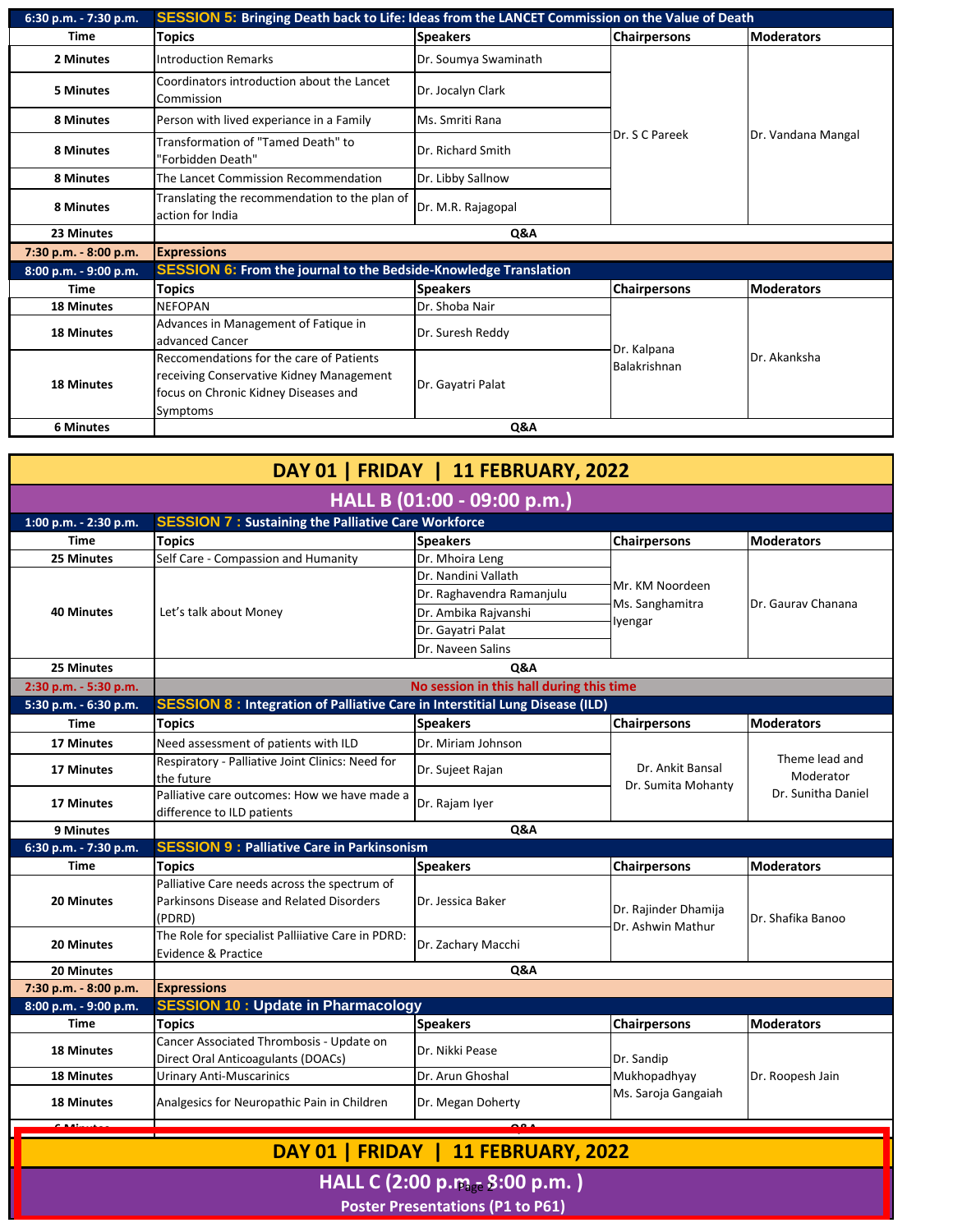|                                                                                                         |                                                                                               | DAY 02   SATURDAY   12 FEBRUARY, 2022                             |                                      |                            |  |
|---------------------------------------------------------------------------------------------------------|-----------------------------------------------------------------------------------------------|-------------------------------------------------------------------|--------------------------------------|----------------------------|--|
| GBM:- (only for IAPC Members, on ZOOM Meetings link will be shared separately)<br>11:30 a.m to 12:30 pm |                                                                                               |                                                                   |                                      |                            |  |
|                                                                                                         |                                                                                               | HALL A (01:00 - 09:00 p.m.)                                       |                                      |                            |  |
| 1:00 p.m. - 2:00 p.m.                                                                                   | <b>SESSION 11: Orphan Symptoms</b>                                                            |                                                                   |                                      |                            |  |
| <b>Time</b>                                                                                             | <b>Topics</b>                                                                                 | <b>Speakers</b>                                                   | <b>Chairpersons</b>                  | <b>Moderators</b>          |  |
| 20 Minutes                                                                                              | Tenesmus                                                                                      | Dr. Yoshi Kizawa                                                  |                                      | Dr. Dipankar Dakua         |  |
| <b>20 Minutes</b>                                                                                       | Xerostomia                                                                                    | Dr. Ghauri Aggarwal                                               | Dr. Mohanasundaram                   |                            |  |
| <b>10 Minutes</b>                                                                                       | Hiccups                                                                                       | Dr. Mahesh Menon                                                  | Dr. Tony Biswas                      |                            |  |
| <b>10 Minutes</b>                                                                                       |                                                                                               | Q&A                                                               |                                      |                            |  |
| 2:00 p.m. - 3:00 p.m.                                                                                   | <b>SESSION 12 : Palliative Care in Covid</b>                                                  |                                                                   |                                      |                            |  |
| <b>Time</b>                                                                                             | <b>Topics</b>                                                                                 | <b>Speakers</b>                                                   | <b>Chairpersons</b>                  | <b>Moderators</b>          |  |
| <b>5 Minutes</b>                                                                                        | Introduction to the session and Faculty                                                       | Dr. Krithika Rao                                                  |                                      |                            |  |
| <b>10 Minutes</b>                                                                                       | Introduction of Covid-19 Palliative Care and<br>End of Life Care Plan Pathway                 | Dr. Seema Rao                                                     | Dr. Sudhir Bhandari                  | Dr. Nipun Lamba            |  |
| 25 Minutes                                                                                              | Case based reflections on benefits and<br>challenges of COVID Palliative Care                 | Dr. Shwethapriya Rao<br>Dr. Vishal Shanbhag<br>Dr. Pankaj Singhai | Dr. Ankit Bansal                     |                            |  |
| 20 Minutes                                                                                              |                                                                                               | Q&A                                                               |                                      |                            |  |
| 3:00 p.m. - 4:00 p.m.                                                                                   | SESSION 13 : Debate: What's in a Name? Should we change the name: Palliative Care?            |                                                                   |                                      |                            |  |
| 4:00 p.m. - 4:30 p.m.                                                                                   |                                                                                               | <b>Break</b>                                                      |                                      |                            |  |
| 4:30 p.m. - 5:30 p.m.                                                                                   | <b>SESSION 14 : Plenary 2</b>                                                                 |                                                                   |                                      |                            |  |
| <b>Time</b>                                                                                             | <b>Topics</b>                                                                                 | <b>Speakers</b>                                                   | <b>Chairpersons</b>                  | Moderators                 |  |
| <b>28 Minutes</b>                                                                                       | My experience of Palliative Care in the last 40<br>years                                      | Dr. Lucito Dsouza                                                 |                                      |                            |  |
| <b>28 Minutes</b>                                                                                       | "If you can't measure it, you can't improve it"<br>"Indicators for access to palliative care" | Dr. M. R. Rajagopal                                               | Dr. Poonam Bagai<br>Dr. Sukdev Nayak | Dr. Priyadarshini Kulkarni |  |
| 5:30 p.m. - 6:30 p.m.                                                                                   | <b>SESSION 15: GOOD DEATH</b>                                                                 |                                                                   |                                      |                            |  |
| Time                                                                                                    | <b>Topics</b>                                                                                 | <b>Speakers</b>                                                   | <b>Chairpersons</b>                  | <b>Moderators</b>          |  |
| 19 Minutes                                                                                              | Best Care of the Dying                                                                        | Prof. John Ellershaw                                              |                                      |                            |  |
| <b>19 Minutes</b>                                                                                       | Dying in a Seriously ill Child                                                                | Dr. Chong Poh Heng                                                | Dr. Stanley Macaden                  | Dr. Babita Varkey          |  |
| 19 Minutes                                                                                              | Quality of Death and Dying Index 2021: A<br>Preference-Based Approach                         | Dr. Eric Finkelstein                                              | Dr. Dinesh Goswami                   |                            |  |
| 3 Minutes                                                                                               | Q&A                                                                                           |                                                                   |                                      |                            |  |
| 6:30 p.m. - 7:30 p.m.                                                                                   | <b>SESSION 16: Effective Leadership in Palliative Care</b>                                    |                                                                   |                                      |                            |  |
| <b>Time</b>                                                                                             | <b>Topics</b>                                                                                 | <b>Speakers</b>                                                   | <b>Chairpersons</b>                  | <b>Moderators</b>          |  |
| 20 Minutes                                                                                              | Need for Leadership in Palliative Care                                                        | Dr. Fiona Rawlinson                                               |                                      | Moderator                  |  |
| 20 Minutes                                                                                              | Teamwork and Leadership                                                                       | Dr. Priyadarshini Kulkarni                                        | Dr. Seema Mishra                     | Dr. Seema Partani          |  |
| 20 Minutes                                                                                              |                                                                                               | Q&A                                                               |                                      |                            |  |
| 7:30 p.m. - 8:00 p.m.                                                                                   | <b>Feedback</b>                                                                               |                                                                   |                                      |                            |  |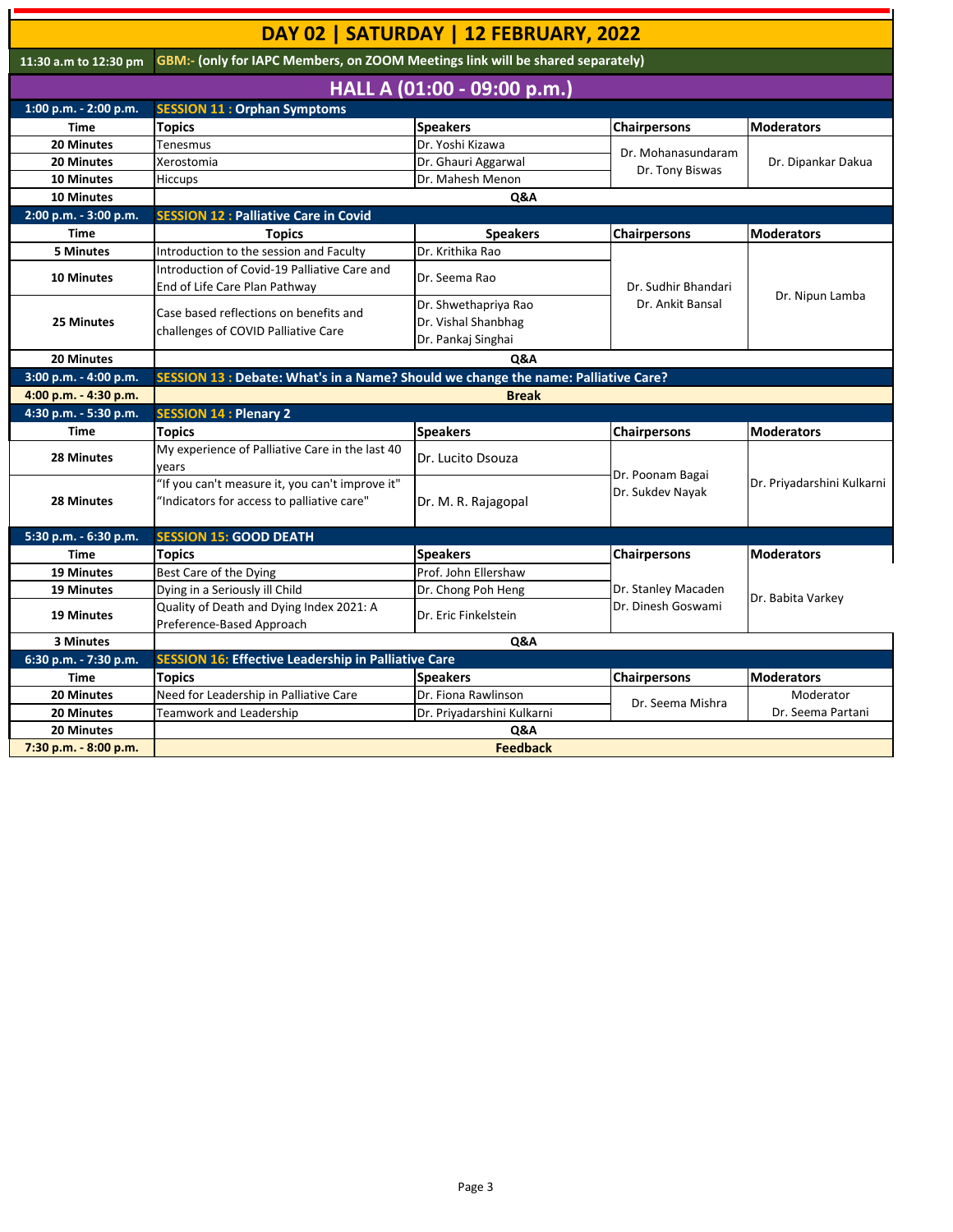| 8:00 p.m. - 9:00 p.m. | <b>SESSION 17: From the journal to the bedside-Knowledge translation</b>                                              |                   |                                         |                     |
|-----------------------|-----------------------------------------------------------------------------------------------------------------------|-------------------|-----------------------------------------|---------------------|
| <b>Time</b>           | Topics                                                                                                                | <b>Speakers</b>   | <b>Chairpersons</b>                     | <b>Moderators</b>   |
| <b>19 Minutes</b>     | Use of steroids in advanced cancer                                                                                    | Dr. Anil Paleri   | Dr. Farzana Khan<br>Dr. Rajashree K. C. | Dr. Praneeth Suvari |
| <b>19 Minutes</b>     | Using Theory of Change Framework to<br>enhance ICU Palliative Care Engagement in   Dr. Naveen Salins<br><b>I</b> ndia |                   |                                         |                     |
| <b>19 Minutes</b>     | Importance of Relational diamention of<br>helath care in the relief of suffering                                      | Dr. Odette Spruyt |                                         |                     |

| DAY 02   SATURDAY   12 FEBRUARY, 2022                                              |                                                                                        |                           |                        |                                                                             |  |
|------------------------------------------------------------------------------------|----------------------------------------------------------------------------------------|---------------------------|------------------------|-----------------------------------------------------------------------------|--|
| HALL B (01:00 - 09:00 p.m.)                                                        |                                                                                        |                           |                        |                                                                             |  |
| 1:00 p.m. - 3:00 p.m.                                                              | <b>SESSION 18: Nurses in Action - Best Practices in Empathy and Empowerment</b>        |                           |                        |                                                                             |  |
| <b>Time</b>                                                                        | <b>Topics</b>                                                                          | <b>Speakers</b>           | <b>Chairpersons</b>    | <b>Moderators</b>                                                           |  |
|                                                                                    | IPM/ lymphedema                                                                        | Ms. Shiny                 |                        |                                                                             |  |
|                                                                                    | <b>Wound Care</b>                                                                      | Ms. Sangeetha Murugan     |                        | Mr. Terry Mize<br>Ms. Sangeeta N                                            |  |
|                                                                                    | Care of Bedridden Patient                                                              | Ms. Shakila Murali        | Dr. Latha Srikanth     |                                                                             |  |
|                                                                                    | Tracheostomy                                                                           | Mr. Ramswaroop            | Lt. Mrs. Alice Stella  |                                                                             |  |
|                                                                                    | Subcutaneous                                                                           | Ms. Sumitra               | Ms. Neelima            | Ms. Anu Savio Thelly                                                        |  |
|                                                                                    | Non Pharm                                                                              | Ms. Durga                 |                        |                                                                             |  |
|                                                                                    | Oral Care                                                                              | Ms. Meheli                |                        |                                                                             |  |
|                                                                                    |                                                                                        | Q&A                       |                        |                                                                             |  |
| 3:00 p.m. - 5:30 p.m.                                                              | <b>Break</b>                                                                           |                           |                        |                                                                             |  |
| 5:30 p.m. - 7:30 p.m.                                                              | <b>SESSION 19: Research in Palliative Care: Increasing the odds of Publication</b>     |                           |                        |                                                                             |  |
| <b>Time</b>                                                                        | <b>Topics</b>                                                                          | <b>Speakers</b>           | <b>Chairpersons</b>    | <b>Moderators</b>                                                           |  |
| 25 Minutes                                                                         | Gaps in Palliative Care research: Asking the<br>right question?                        | Dr. Catherine Walshe      |                        | Theme Lead<br>Dr. Raghavendra<br>Ramanjulu<br>Moderator<br>Dr. Pooja Mongia |  |
| 20 Minutes                                                                         | Appropriate design and methodology                                                     | Dr. Raghavendra Ramanjulu | Dr. Ravi Varma         |                                                                             |  |
| <b>20 Minutes</b>                                                                  | <b>Basic Statistics and Analysis</b>                                                   | Dr. Rakesh Garg           | Dr. Santosh Chaturvedi |                                                                             |  |
| <b>20 Minutes</b>                                                                  | Writing well - sharing the research story                                              | Dr. Jennifer Jeba         |                        |                                                                             |  |
| <b>20 Minutes</b>                                                                  | <b>Editor's Perspective</b>                                                            | Dr. Raghu Thota           |                        |                                                                             |  |
|                                                                                    |                                                                                        | <b>Feedback</b>           |                        |                                                                             |  |
| 8:00 p.m. - 9:00 p.m.                                                              | <b>SESSION 20: Setting up a Palliative Care Program</b>                                |                           |                        |                                                                             |  |
| <b>Time</b>                                                                        | <b>Topics</b>                                                                          | <b>Speakers</b>           | <b>Chairpersons</b>    | <b>Moderators</b>                                                           |  |
| <b>18 Minutes</b>                                                                  | Setting up a Practice of Palliative Care - A<br>Hospital based Charitable Organisation | Dr. Mallika Thiruvadanan  | Dr. Suresh Kumar       | Dr. Nimisha Verma                                                           |  |
| <b>18 Minutes</b>                                                                  | Setting up Palliative care in a Government<br>Hospital                                 | Dr. Savita Butola         | Dr. Maya Mascarenhas   |                                                                             |  |
| <b>18 Minutes</b>                                                                  | Setting up a Palliative Care Program                                                   | Dr. Republica Sridhar     |                        |                                                                             |  |
| <b>Q&amp;A</b><br><b>6 Minutes</b>                                                 |                                                                                        |                           |                        |                                                                             |  |
| DAY 02   SATURDAY   12 FEBRUARY, 2022                                              |                                                                                        |                           |                        |                                                                             |  |
| HALL C (2:00 p.m - 8:00 p.m.)<br><b>Oral Presentations (Paper No. OP1 to OP42)</b> |                                                                                        |                           |                        |                                                                             |  |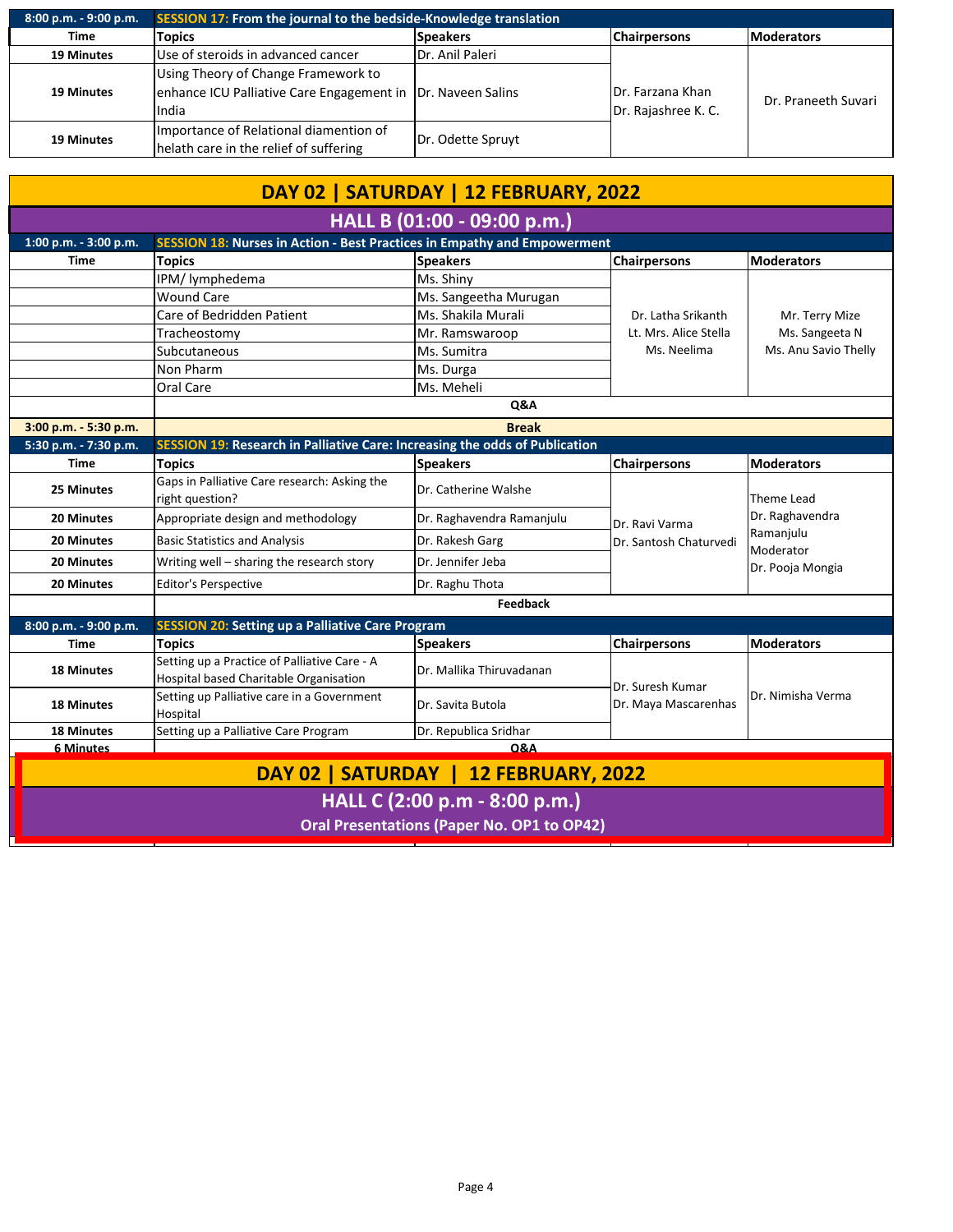| DAY 03   SUNDAY   13 FEBRUARY, 2022            |                                                                                                                               |                          |                                              |                                                                      |  |
|------------------------------------------------|-------------------------------------------------------------------------------------------------------------------------------|--------------------------|----------------------------------------------|----------------------------------------------------------------------|--|
| HALL A (08:00 a.m. - 04:00 p.m.)               |                                                                                                                               |                          |                                              |                                                                      |  |
| 8:00 a.m. - 9:30 a.m.                          | <b>SESSION 21 : Integration - in Non-Oncology Settings</b>                                                                    |                          |                                              |                                                                      |  |
| <b>Time</b>                                    | <b>Topics</b>                                                                                                                 | <b>Speakers</b>          | <b>Chairpersons</b>                          | <b>Moderators</b>                                                    |  |
| <b>15 Minutes</b>                              | Integration of Palliative Care into Elderly Care                                                                              | Dr. Michael Silverman    |                                              |                                                                      |  |
| <b>15 Minutes</b>                              | Integration of Palliative Care into Kidney<br><b>Diseases</b>                                                                 | Dr. Pankaj Singhai       | Dr. Lalit Raiger                             | Theme lead<br>Dr. Savita Butola<br>Moderator: Dr. Ashish<br>Mazumdar |  |
| <b>15 Minutes</b>                              | Integration of Palliative Care into Cardiac<br>Conditions                                                                     | Dr. Sunitha Daniel       |                                              |                                                                      |  |
| <b>15 Minutes</b>                              | Integration of Palliative Care into HIV                                                                                       | Dr. Savita Duomai        |                                              |                                                                      |  |
| <b>15 Minutes</b>                              | Integration of inclusive Palliative Care services<br>in the community                                                         | Dr. Vivek Nirabhawane    |                                              |                                                                      |  |
| <b>15 Minutes</b>                              |                                                                                                                               | Q&A                      |                                              |                                                                      |  |
| 9:30 a.m. -11:00 a.m.                          | <b>SESSION 22: Withholding and withdrawing life support in India</b>                                                          |                          |                                              |                                                                      |  |
| <b>Time</b>                                    | <b>Topics</b>                                                                                                                 | <b>Speakers</b>          | <b>Chairpersons</b>                          | <b>Moderators</b>                                                    |  |
| <b>15 Minutes</b>                              | India: Not a place to die in                                                                                                  | Dr. Roop Gursahani       |                                              |                                                                      |  |
| <b>15 Minutes</b>                              | Withholding and Withdrawing in the Indian ICU<br>setting                                                                      | Dr. Raj Kumar Mani       | Dr. Sheila Myatra                            |                                                                      |  |
| <b>15 Minutes</b>                              | End of Life Care Taskforce (ELICIT) - Formation,<br>Evolution and its Impact                                                  | Dr. Srinagesh Simha      | Dr. Shabbar Joad                             | Dr. Saurabh Bhargava                                                 |  |
| <b>15 Minutes</b>                              | Legal Aspects of End of Life Care                                                                                             | Dr. Dhavni Mehta         |                                              |                                                                      |  |
| <b>30 Minutes</b>                              | <b>Panel Discussion</b>                                                                                                       |                          |                                              |                                                                      |  |
|                                                |                                                                                                                               | Q&A                      |                                              |                                                                      |  |
| 11:00 AM - 11:30 AM                            |                                                                                                                               | <b>Poster Break</b>      |                                              |                                                                      |  |
| 11:30 AM - 12:30 p.m.                          | <b>SESSION 23 : PLENARY 3 -</b>                                                                                               |                          |                                              |                                                                      |  |
| <b>Time</b>                                    | <b>Topics</b>                                                                                                                 | <b>Speakers</b>          | <b>Chairpersons</b>                          | <b>Moderators</b>                                                    |  |
| <b>28 Minutes</b>                              | Research in Palliative Care in Low and Middle<br><b>Income Countries</b>                                                      | Dr. Eduardo Bruera       | Dr. Srinagesh Simha                          | Dr. Manisha Hemrajani                                                |  |
| 28 Minutes                                     | Sustainability                                                                                                                | Dr. Frank Ferris         |                                              |                                                                      |  |
| 12:30 p.m. - 1:30 p.m.                         | <b>SESSION 24 : Psychosocial issues in Palliative Care - the current evidence</b>                                             |                          |                                              |                                                                      |  |
| <b>Time</b>                                    | <b>Topics</b>                                                                                                                 | <b>Speakers</b>          | <b>Chairpersons</b>                          | <b>Moderators</b>                                                    |  |
| 5 Minutes                                      | Introducing the chair by Dr. Seema Rao                                                                                        |                          |                                              | Theme lead<br>Dr. Seema Rao<br>Moderator                             |  |
| 15 Minutes                                     | Surviving the Blues: Depression and Anxiety in<br>Palliative Care - The Way forward                                           | Dr. Jayita Deodhar       |                                              |                                                                      |  |
| <b>15 Minutes</b>                              | Surviving Humanitarian Crisis - There is always<br>something we can do                                                        | Dr. Chitra Venkateswaran | Dr. Prabha Chandra<br>Ms. Sangamitra Iyengar |                                                                      |  |
| <b>15 Minutes</b>                              | Surviving COVID 19 - Addressing the Mental<br>Health Challenges of healthcare staff in<br><b>Oncology and Palliative Care</b> | Dr. Soumitra Datta       |                                              | Dr. Apeksha                                                          |  |
| <b>10 Minutes</b>                              | Wrapup by the Chairs                                                                                                          |                          |                                              |                                                                      |  |
| 1:30 p.m. - 2:00 p.m.<br>2:00 p.m. - 3:30 p.m. | <b>Feedback</b><br><b>SESSION 25 : Managing Patients with Difficult Pain</b>                                                  |                          |                                              |                                                                      |  |
| <b>Time</b>                                    | <b>Topics</b>                                                                                                                 | <b>Speakers</b>          | <b>Chairpersons</b>                          | <b>Moderators</b>                                                    |  |
|                                                | Refractory neuropathic cancer pain: Challenges                                                                                |                          |                                              |                                                                      |  |
| <b>20 Minutes</b>                              | and Management                                                                                                                | Dr. Babita Ghai          |                                              |                                                                      |  |
| 20 Minutes                                     | Difficult to Manage Breakthrough Pain                                                                                         | Dr. Andrew Davies        |                                              | Theme lead                                                           |  |
| 20 Minutes                                     | Psychosocial Pain: Going beyond Nerves and<br>Analgesics                                                                      | Dr. David Oliviere       | Dr. PN Jain<br>Dr. Kavita Jain               | Dr. Gaurav Sharma<br>Moderator                                       |  |
| <b>20 Minutes</b>                              | Interventions for difficult to manage cancer<br>Pain                                                                          | Dr. Mayank Gupta         |                                              | Dr. Prableen                                                         |  |
| <b>10 Minutes</b>                              |                                                                                                                               | Q&A                      |                                              |                                                                      |  |
|                                                |                                                                                                                               |                          |                                              |                                                                      |  |
| 3:30 p.m. - 4:00 p.m.                          |                                                                                                                               | <b>Valedictory</b>       |                                              |                                                                      |  |